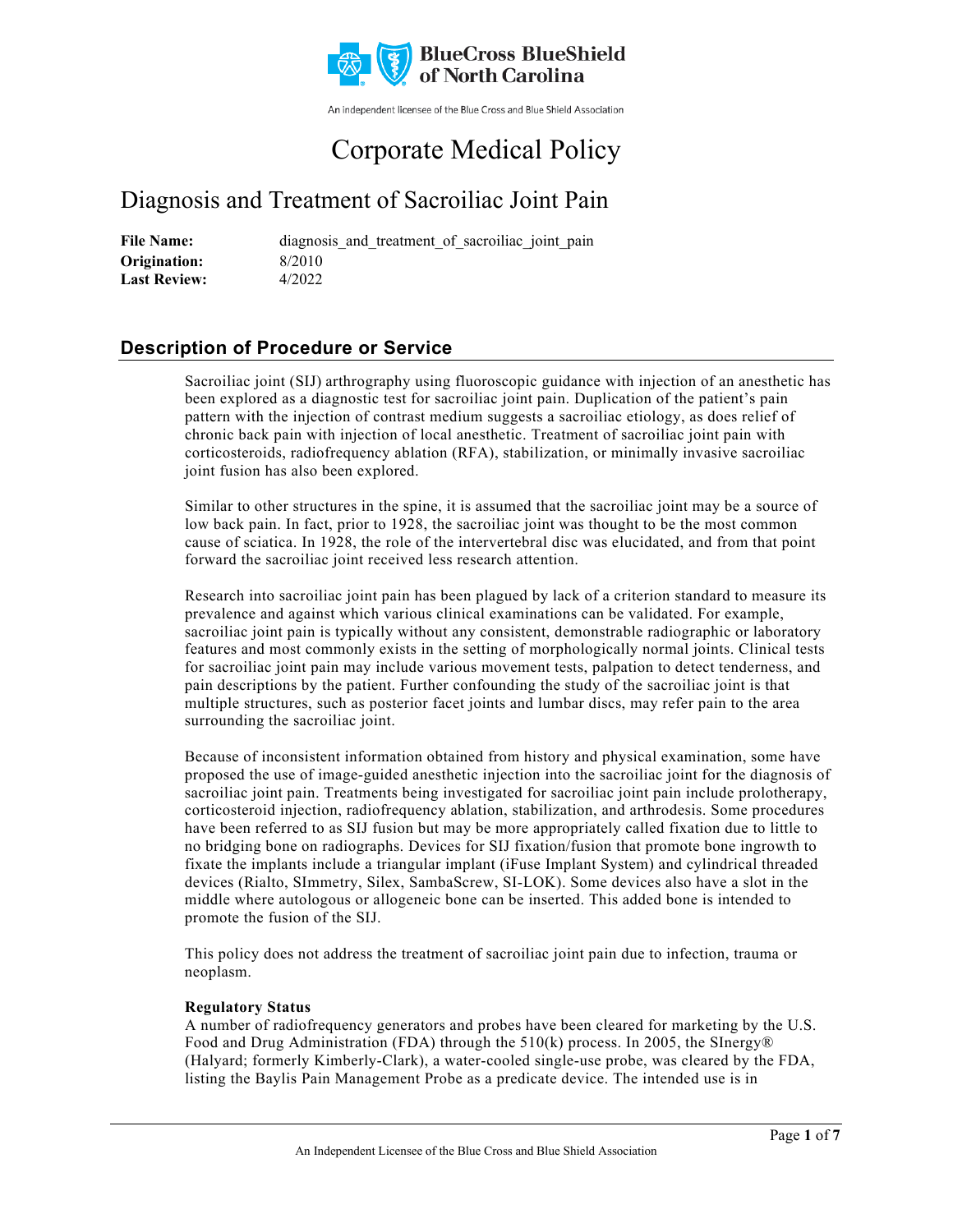conjunction with a radiofrequency generator to create radiofrequency lesions in nervous tissue. FDA product code: GXD, GXI.

A number of percutaneous or minimally invasive fixation/fusion devices have been cleared for marketing by FDA through the  $510(k)$  process. They include the iFuse® Implant System and iFuse-3D™ Implant (SI Bone), the Rialto™ SI Joint Fusion System (Medtronic), SIJ-Fuse (Spine Frontier), the SImmetry® Sacroiliac Joint Fusion System (Zyga Technologies), Silex™ Sacroiliac Joint Fusion System (XTANT Medical), SambaScrew® and FIREBIRD SI Fusion System (Orthofix), and the SI-LOK® Sacroiliac Joint Fixation System (Globus Medical) and the SIimpact Sacroiliac Joint Fixation System (Life Spine). FDA product code: OUR.

#### **Related Policies**

Facet Joint Denervation Sacroiliac Joint Fusion Vertebroplasty, Kyphoplasty, and Sacroplasty PercutaneousProlotherapy

*\*\*\*Note: This Medical Policy is complex and technical. For questions concerning the technical language and/or specific clinical indications for its use, please consult your physician.*

### **Policy**

**BCBSNC will provide coverage for diagnosis and treatment of sacroiliac joint pain when it is determined to be medically necessary because the medical criteria and guidelines noted below are met.**

**Arthrography and radiofrequency denervation of the sacroiliac joint are considered investigational for all applications. BCBSNC does not provide coverage for investigational services or procedures.**

### **Benefits Application**

This medical policy relates only to the services or supplies described herein. Please refer to the Member's Benefit Booklet for availability of benefits. Member's benefits may vary according to benefit design; therefore member benefit language should be reviewed before applying the terms of this medical policy.

## **When diagnosis and treatment of sacroiliac joint pain is covered**

Injection of anesthetic for diagnosing sacroiliac joint pain may be considered medically necessary when the following criteria have been met:

- Pain has failed to respond to 3 months of conservative management, which may consist of therapies such as nonsteroidal anti-inflammatory medications, acetaminophen, manipulation, physical therapy, and a home exercise program; AND
- Dual (controlled) diagnostic blocks with 2 anesthetic agents with differing duration of action are used; AND
- The injections are performed under imaging guidance

Injection of corticosteroid may be considered medically necessary for the treatment of sacroiliac joint pain when the following criteria have been met:

- Pain has failed to respond to 3 months of conservative management, which may consist of therapies such as nonsteroidal anti-inflammatory medications, acetaminophen, manipulation, physical therapy, and a home exercise program; AND
- The injection is performed under imaging guidance; AND
- No more than 3 injections are given in one year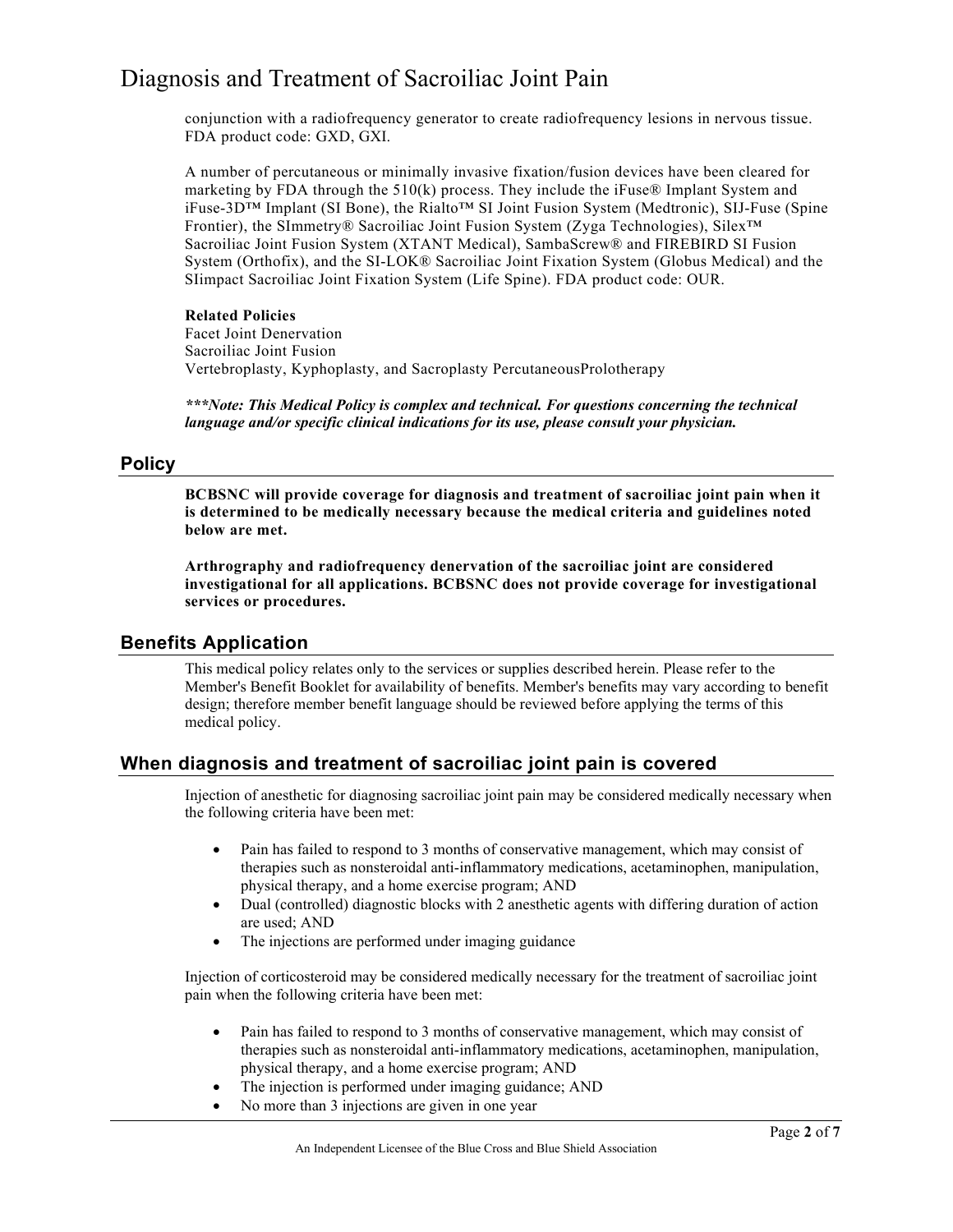## **When diagnosis and treatment of sacroiliac joint pain is not covered**

Arthrography of the sacroiliac joint is considered investigational.

Radiofrequency denervation of the sacroiliac joint is considered investigational.

## **Policy Guidelines**

### **Summary of Evidence**

#### **Diagnostic**

For individuals who have suspected SIJ pain who receive a diagnostic sacroiliac block, the evidence includes systematic reviews. Relevant outcomes are test validity, symptoms, functional outcomes, quality of life, medication use, and treatment-related morbidity. Current evidence is conflicting on the diagnostic utility of SIJ blocks. Based on the established use of injections to diagnose pain in other joints, the evidence is sufficient to determine the effects of the technology on health outcomes for controlled diagnostic (two blocks with anesthetics of different duration) injections.

### **Therapeutic**

For individuals who have SIJ pain who receive therapeutic corticosteroid injections, the evidence includes small RCTs and case series. Relevant outcomes are symptoms, functional outcomes, quality of life, medication use, and treatment-related morbidity. In general, the literature on injection therapy of joints in the back is of poor quality. Based on the established use of injections to treat pain in other joints, the evidence is sufficient to determine the effects of the technology on health outcomes for therapeutic (corticosteroid) injections.

For individuals who have SIJ pain who receive RFA, the evidence includes 5 RCTs using different radiofrequency applications and case series. Relevant outcomes are symptoms, functional outcomes, quality of life, medication use, and treatment-related morbidity. Meta-analysis of available shamcontrolled RCTs suggests that there may be a small effect of RFA on SIJ pain at short-term (1-3 months) follow-up. However, the randomized trials of RFA have methodologic limitations, and there is limited data on the duration of the treatment effect. The single RCT with 6 and 12 month follow-up showed no significant benefit of RFA compared to an exercise control group at these time points. In addition, heterogeneity of RFA treatment techniques precludes generalizing results across different studies. For RFA with a cooled probe, the 2 small RCTs reported short-term benefits, but these are insufficient to determine the overall effect on health outcomes. The RCT on palisade RFA of the SIJ did not include a sham control. Another sham-controlled randomized trial showed no benefit of RFA. Further high-quality controlled trials are needed to compare this procedure in defined populations with sham control and alternative treatments. The evidence is insufficient to determine the effects of the technology on health outcomes.

The American Society of Interventional Pain Physicians (2013) guidelines have been updated. The updated guidelines recommend the use of controlled SIJ blocks with placebo or controlled comparative local anesthetic block when indications are satisfied with suspicion of SIJ pain. A positive response to a joint block is considered to be at least a 75% improvement in pain or in the ability to perform previously painful movements.

## **Billing/Coding/Physician Documentation Information**

This policy may apply to the following codes. Inclusion of a code in this section does not guarantee that it will be reimbursed. For further information on reimbursement guidelines, please see Administrative Policies on the Blue Cross Blue Shield of North Carolina web site at www.bcbsnc.com. They are listed in the Category Search on the Medical Policy search page.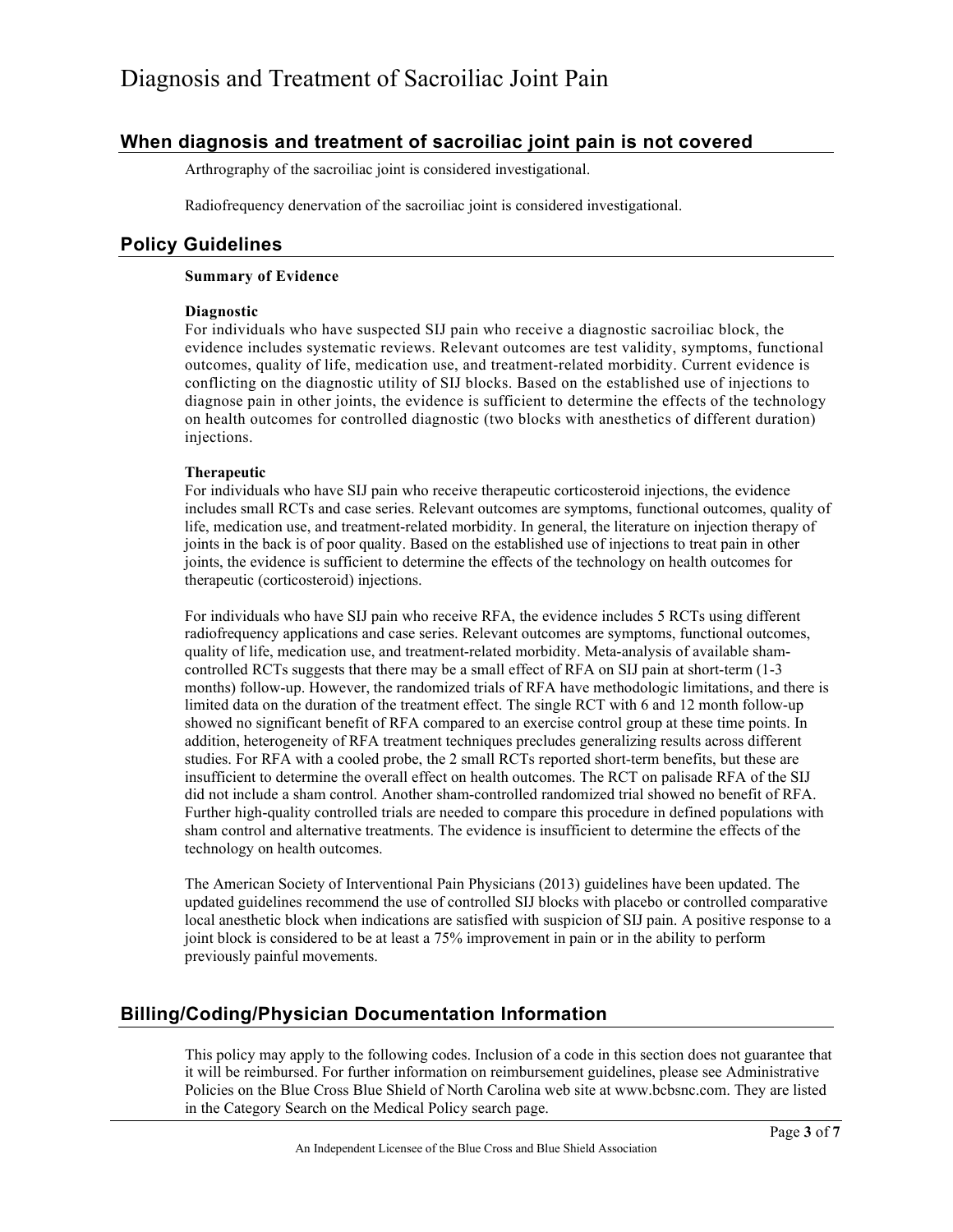*Applicable codes*: *27096, 27279, G0259, G0260, 64625*

BCBSNC may request medical records for determination of medical necessity. When medical records are requested, letters of support and/or explanation are often useful, but are not sufficient documentation unless all specific information needed to make a medical necessity determination is included.

## **Scientific Background and Reference Sources**

#### **For guideline titled "Sacroiliac Joint Arthroscopy and Injection**

BCBSA Medical Policy Reference Manual [Electronic Version]. 6.01.23, 2/1/10

Boswell MV, Trescot AM, Sukdeb D, et al. Interventional techniques: evidence-based practice guidelines in the management of chronic spinal pain. Pain Physician 2007; 10:7-111. Retrieved on July 20.2010 from<http://www.ncbi.nlm.nih.gov/pubmed/17256025>

Manchikanti L, Boswell MV, Singh V et al. Comprehensive evidence-based guidelines for interventional techniques in the management of chronic spinal pain. Pain Physician 2009; 12(4):699-802.Retrieved on July 20, 2010 from<http://www.ncbi.nlm.nih.gov/pubmed/19644537>

Manchikanti L, Datta S, Derby R, et al. A critical review of the American Pain Society clinical practice guidelines for interventional techniques: part 1. Diagnostic interventions. Pain Physician. 2010 May-Jun;13(3):E141-74.Retrieved on July 20, 2010 from [http://www.painphysicianjournal.com/linkout\\_vw.php?issn=1533-3159&vol=13&page=E141](http://www.painphysicianjournal.com/linkout_vw.php?issn=1533-3159&vol=13&page=E141)

Rupert MP, Lee M, Manchikanti L et al. Evaluation of sacroiliac joint interventions: a systematic appraisal of the literature. Pain Physician 2009; 12(2):399-418.Retrieved on July 20, 2010 from <http://www.ncbi.nlm.nih.gov/pubmed/19305487>

Senior Medical Director review 8/2010

Manchikanti L, Datta S, Gupta S et al. A critical review of the American Pain Society Clinical practice guidelines for interventional techniques: part 2. Therapeutic interventions. Pain Physician. 2010; 13(4):E215-64.

BCBSA Medical Policy Reference Manual [Electronic Version]. 6.01.23, 2/10/11

Specialty Matched Consultant Advisory Panel review 7/2011

### **For guideline titled "Diagnosis and Treatment of Sacroiliac Joint Pain"**

BCBSA Medical Policy Reference Manual [Electronic Version]. 6.01.23, 2/9/12

Specialty Matched Consultant Advisory Panel review 7/2012

BCBSA Medical Policy Reference Manual [Electronic Version]. 6.01.23, 2/14/13

Specialty Matched Consultant Advisory Panel – 5/2013

BCBSA Medical Policy Reference Manual [Electronic Version]. 6.01.23, 5/22/14

Specialty Matched Consultant Advisory Panel – 5/2014

### **For policy titled "Diagnosis and Treatment of Sacroiliac Joint Pain"**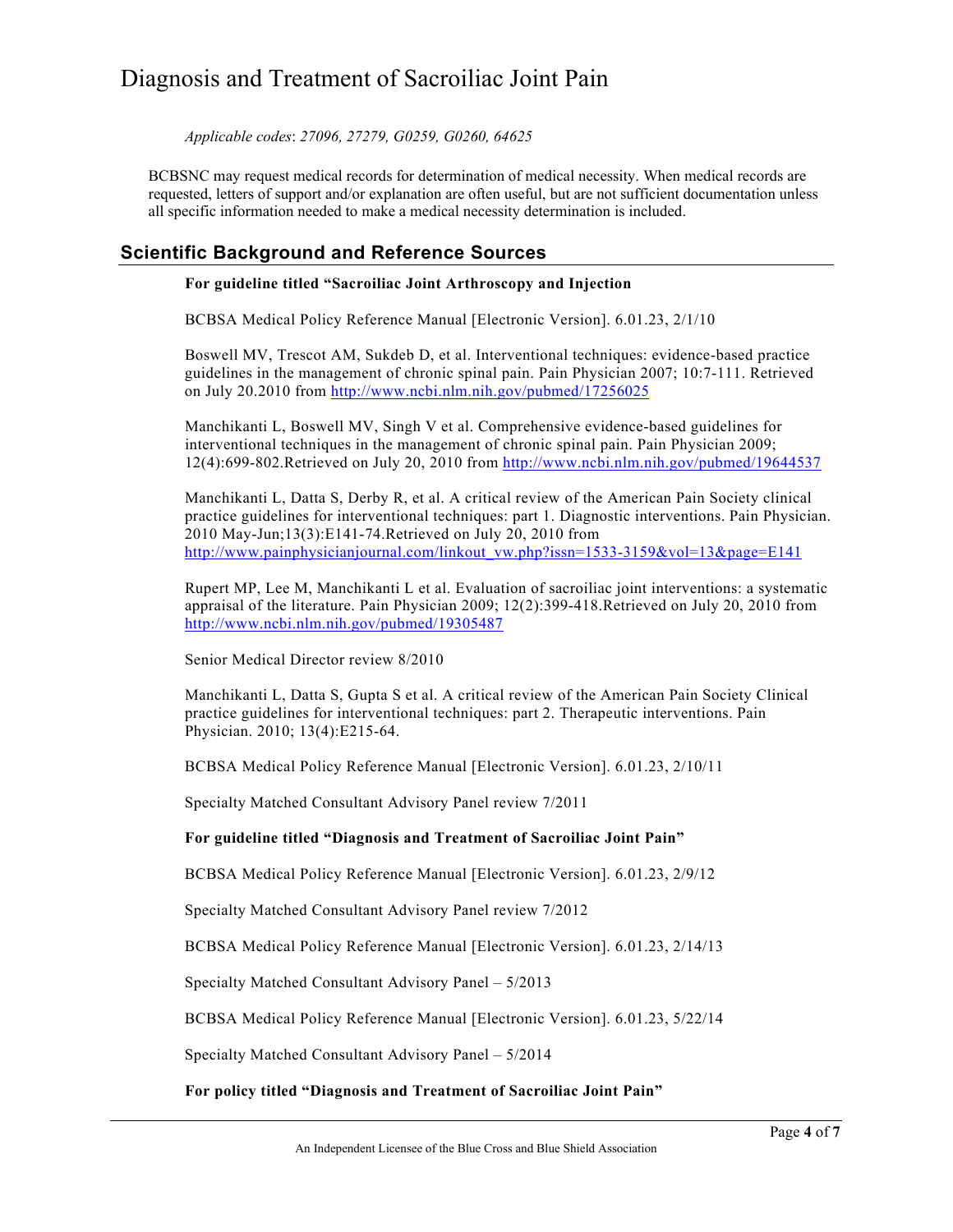BCBSA Medical Policy Reference Manual [Electronic Version]. 6.01.23, 4/23/15

Specialty Matched Consultant Advisory Panel – 5/2015

BCBSA Medical Policy Reference Manual [Electronic Version]. 6.01.23, 11/12/15

Specialty Matched Consultant Advisory Panel – 5/2016

BCBSA Medical Policy Reference Manual [Electronic Version]. 6.01.23, 8/11/16

BCBSA Medical Policy Reference Manual [Electronic Version]. 6.01.23, 10/13/16

BCBSA Medical Policy Reference Manual [Electronic Version]. 6.01.23, 12/14/2017

BCBSA Medical Policy Reference Manual [Electronic Version]. 6.01.23, 11/8/2018

Specialty Matched Consultant Advisory Panel – 04/2020

BCBSA Medical Policy Reference Manual [Electronic Version]. 6.01.23, 11/14/19

Manchikanti L, Abdi S, Atluri S, et al. An update of comprehensive evidence-based guidelines for interventional techniques in chronic spinal pain. Part II: guidance and recommendations. Pain Physician. Apr 2013;16(2 Suppl): S49-283. PMID 23615883

BCBSA Medical Policy Reference Manual [Electronic Version]. 6.01.23, 11/12/2020

Specialty Matched Consultant Advisory Panel – 04/2021

Medical Director review 4/2021

Specialty Matched Consultant Advisory Panel – 04/2022

Medical Director review 4/2022

### **Policy Implementation/Update Information**

#### **For guideline titled "Sacroiliac Joint Arthroscopy and Injection**

- 8/31/10 New Evidence Based Guideline implemented. Sacroiliac joint arthrography and/or injection are not recommended as treatment for sacroiliac pain. (mco)
- 4/26/11 References updated. No changes to guideline statements. (mco)
- 8/16/11 Specialty Matched Consultant Advisory Panel review 7/2011. No changes to guideline statements. (mco)

12/30/11 Deleted code 73542 from "Billing/Coding" section. (mco)

#### **For guideline titled "Diagnosis and Treatment of Sacroiliac Joint Pain"**

5/1/12 Guideline titled changed from "Sacroiliac Joint Arthroscopy and Injection" to "Diagnosis and Treatment of Sacroiliac Joint Pain." Description section updated. "Not Recommended" section updated. The following statement added to the Evidence Based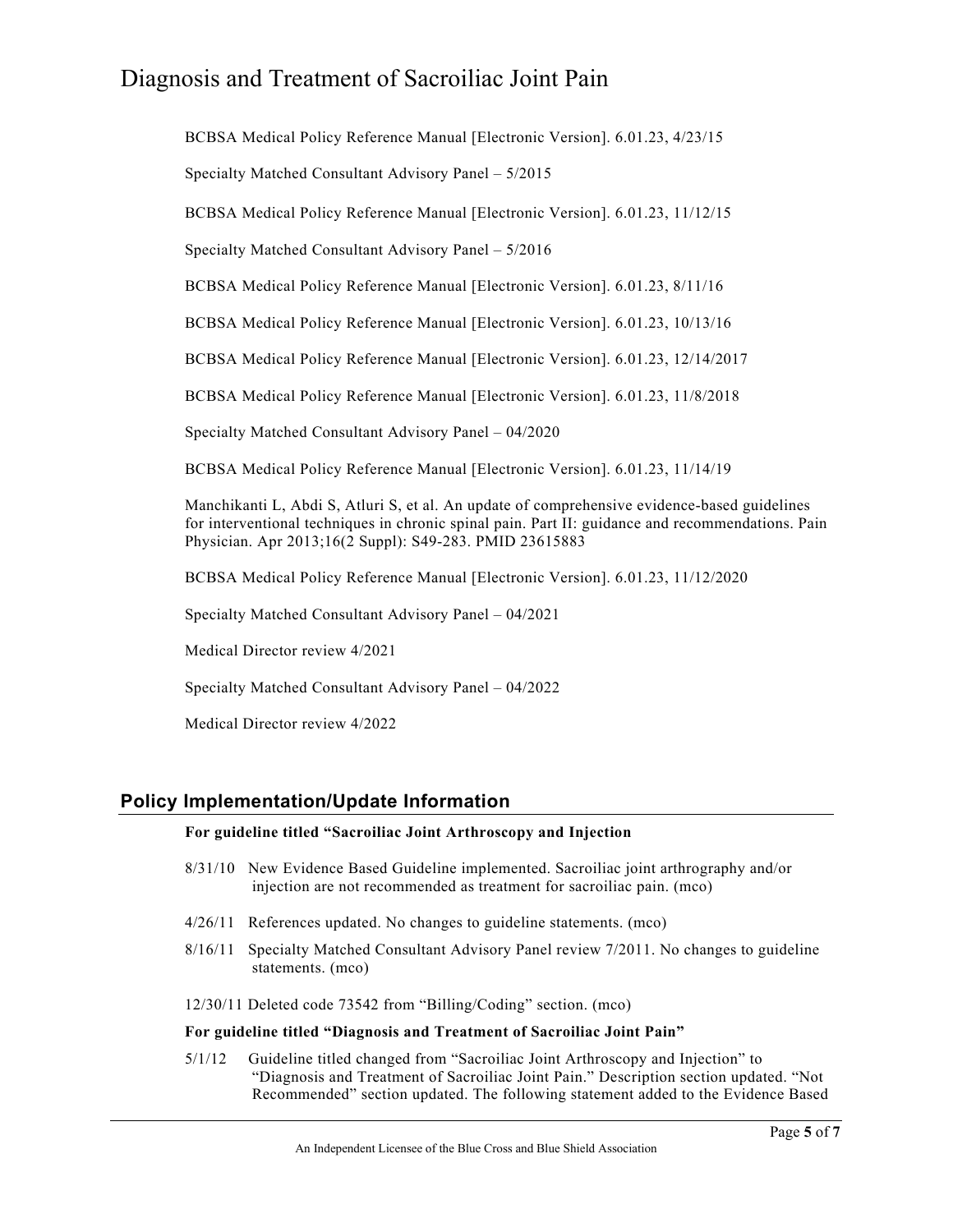Guidelines: "Radiofrequency ablation of the sacroiliac joint is not recommended as a treatment for sacroiliac pain." References updated. Medical Director review 4/2012. (mco)

- 5/15/12 Information regarding radiofrequency ablation of the sacroiliac joint deleted. Description section updated to include reference for BCBSNC policy titled, "Facet Joint Denervation." Medical Director review 5/2012. (mco)
- 8/7/12 Specialty Matched Consultant Advisory Panel review 7/2012. No changes to guideline statements. (mco)
- 4/16/13 References updated. Added "Sacral Joint Fusion" as a related policy. (mco)
- 7/16/13 Specialty Matched Consultant Advisory Panel review 5/15/2013. No change to guideline. (btw)
- 1/28/14 Added HCPCS codes G0259 and G0260 to Billing/Coding section. (btw)
- 11/25/14 Reference added. Specialty Matched Consultant Advisory Panel review 5/27/2014. Guideline changed to may be appropriate for controlled diagnostic injections and for therapeutic injections with corticosteroid. Medical Director review. (sk)

#### **For policy titled "Diagnosis and Treatment of Sacroiliac Joint Pain"**

- 7/28/15 Evidence based guideline converted to corporate medical policy. Medical director review. Reference added. Specialty Matched Consultant Advisory Panel review 5/27/2015. Notification given 7/28/15 for policy effective date 10/1/15. (sk)
- 2/29/16 Reference added. Related policy added. Policy Guidelines updated. (sk)
- 7/1/16 Policy Guidelines updated. Specialty Matched Consultant Advisory Panel review 5/25/2016. (sk)
- 11/22/16 References added. Policy Guidelines updated. (sk)
- 6/30/17 Specialty Matched Consultant Advisory Panel review 4/26/2017. No change to policy statement. (an)
- 6/8/18 Codes 27096 and 27279 added to Billing/Coding section. Reference added. Specialty Matched Consultant Advisory Panel review 5/23/2018. No change to policy statement. (an)
- 4/30/19 Updated Description and Policy Guidelines sections. Deleted code 20552 from Billing/Coding section. Reference added. Specialty Matched Consultant Advisory Panel review 4/17/2019. (an)
- 4/28/20 References added. Policy guidelines updated. No change to policy statement. Specialty Matched Consultant Advisory Panel review 4/15/2020. (eel)
- 5/4/21 Updated Description and Policy Guidelines section. Code 64625 added to Billing/Coding section. Reference added. Specialty Matched Consultant Advisory Panel review 4/2021. Medical Director review 4/2021. (bb)
- 11/16/21 Correction made to Billing/Coding section. Added code 64625. (tt)
- 5/3/22 References added. Related policies updated. No change to policy statement. Specialty Matched Consultant Advisory Panel review 4/2022. (tt)